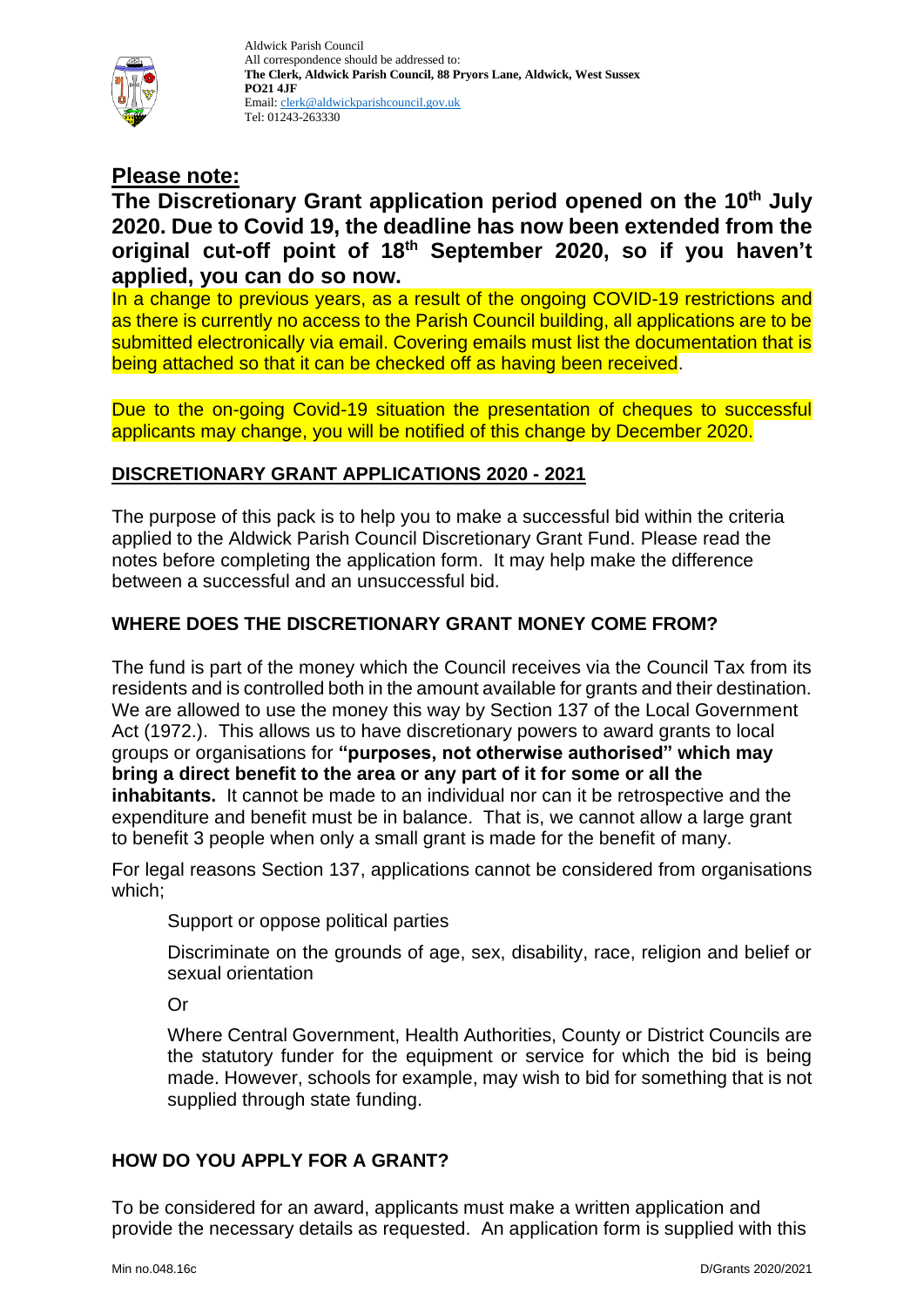

pack.

# **WHO ALLOCATES THE GRANTS?**

The funds are allocated annually by the Parish Council who meet to consider the amounts and destination of the grants. The proposed grants are then considered and agreed by the full Council at one of its meetings. The list of grants awarded is therefore in the public domain. Applications made at times other than the annual allocation may be considered at the Council's discretion providing any limits of the amounts available have not been reached.

#### **HOW DO I KNOW IF WE'VE BEEN SUCCESSFUL?**

All applicants are notified regardless of the outcome.

# **WHAT ARE THE COUNCIL'S EXPECTATIONS?**

Due to the on-going Covid-19 situation the presentation of cheques to successful applicants may change, you will be notified of this change by December 2020.

Cheques for successful applicants will **not** be sent through the post. However, they will be presented at the annual Parish Reception and must be used for the function shown on the application within one year. If you do not use funds for the purposes given, you must return them.

The Grant cheque itself will come with a Feedback Form which will be in the envelope handed to the recipient at the Parish Reception. This needs to be completed and returned to the Council as soon as possible. The Internal Auditor checks that each organisation has received the cheque by matching the slip to each payment. If yours is not received, the Council staff will need to follow the matter up. Any cheques not collected on the night are available for personal collection from the Parish Office at a mutually convenient time, but within one month of notification of success.

Success in being awarded a grant one year does not guarantee an award the following year. Failure to let us know about the effectiveness and use of the grant will not help with future bids. We also ask that you mention us in any publicity attached to the successful use of the grant.

## **WHAT DOES A SUCCESSFUL GRANT LOOK LIKE**

A successful grant supplies the information asked for and does not miss out any part of the application form – we supply a check list to help with this. It tells us clearly

- Who you are and the organisation you represent.
- How many and in what way the residents of Aldwick will benefit. For example, "there are 4 Aldwick residents in our group of 20, they are brought here every week for a hot meal which we supply."
- How much you are requesting and whether the Council is the only donor. For example, "the local supermarket also gives us an annual voucher for £50 to spend on vegetables for the meal."
- Some information regarding your financial situation. We are not expecting every organisation to have professionally audited accounts but we do expect that applicants will supply details of their income, expenditure and current balances signed off by an independent person. Without this, we have no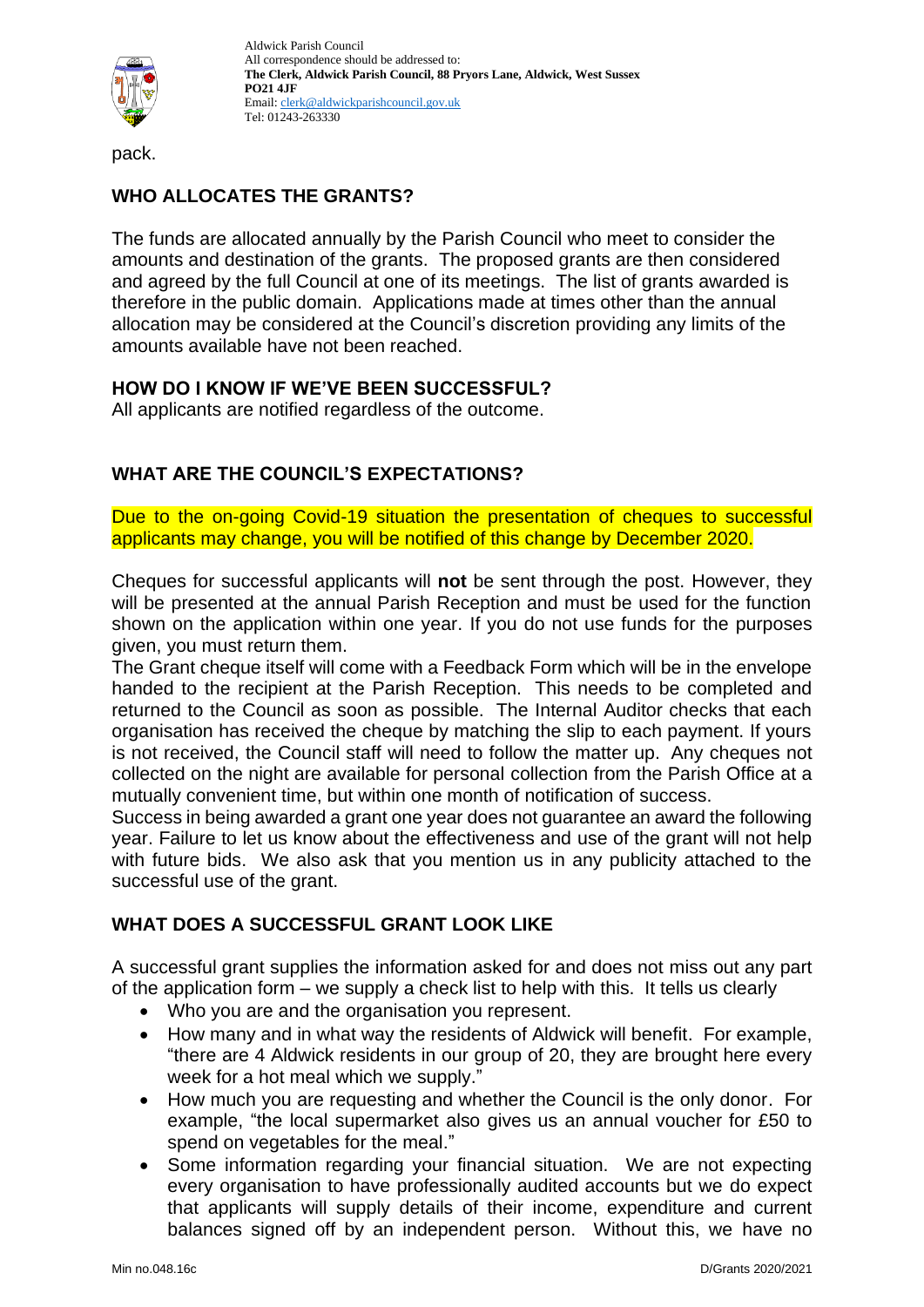

information to assure us that an organisations bid is legitimate. As a Council, we are accountable for the use of these funds.

• How the grant will be spent. For example, "a new tent for the next summer camp as our old tent has holes in it. Half the costs will come from subscriptions and we include a catalogue description and price of the tent." The Council cannot be seen to merely add funds to existing bank balances – some of which may be considerable – without a clear outcome and an indication of why funds already in existence are not being used.

## **Requirements and Conditions for Awarding Grants**

Any organisation, club or society that wishes to make an application for grant aid must;

- be non profit making
- submit a fully completed application form online
- understand that retrospective grants cannot be awarded
- identify how the grant will benefit the residents of the parish and the number who will benefit
- agree to provide receipts for transactions made with the grant to the Parish within 28 days if requested
- agree to acknowledge the contribution made by the Council in any publicity
- be aware that all recipients of Parish Council grants may be subject to a visit by a small group of Councillors to see how the grant has been spent
- be aware that provision of a grant does not authorise the activity to be undertaken. The applicant is responsible for all legal permissions and insurances
- be aware that the Council will pursue repayment of the grant and costs if any criteria have not been adhered to.

The completed application must;

- be accompanied by the most recent annual accounts or a certified income and expenditure account together with a copy of the chairman's or secretary's report
- state the names of any other organisations to which an application has been made and understand that where the project is dependent on the receipt of these, the grant is conditional on those other sources being made available
- indicate that the grant is **exclusive** of any VAT should the applicant be able to reclaim it.

## **Please note:**

**The Discretionary Grant application period opens on the 10th July 2020 and closes on the 18th September 2020.** all applications are to be submitted electronically via email.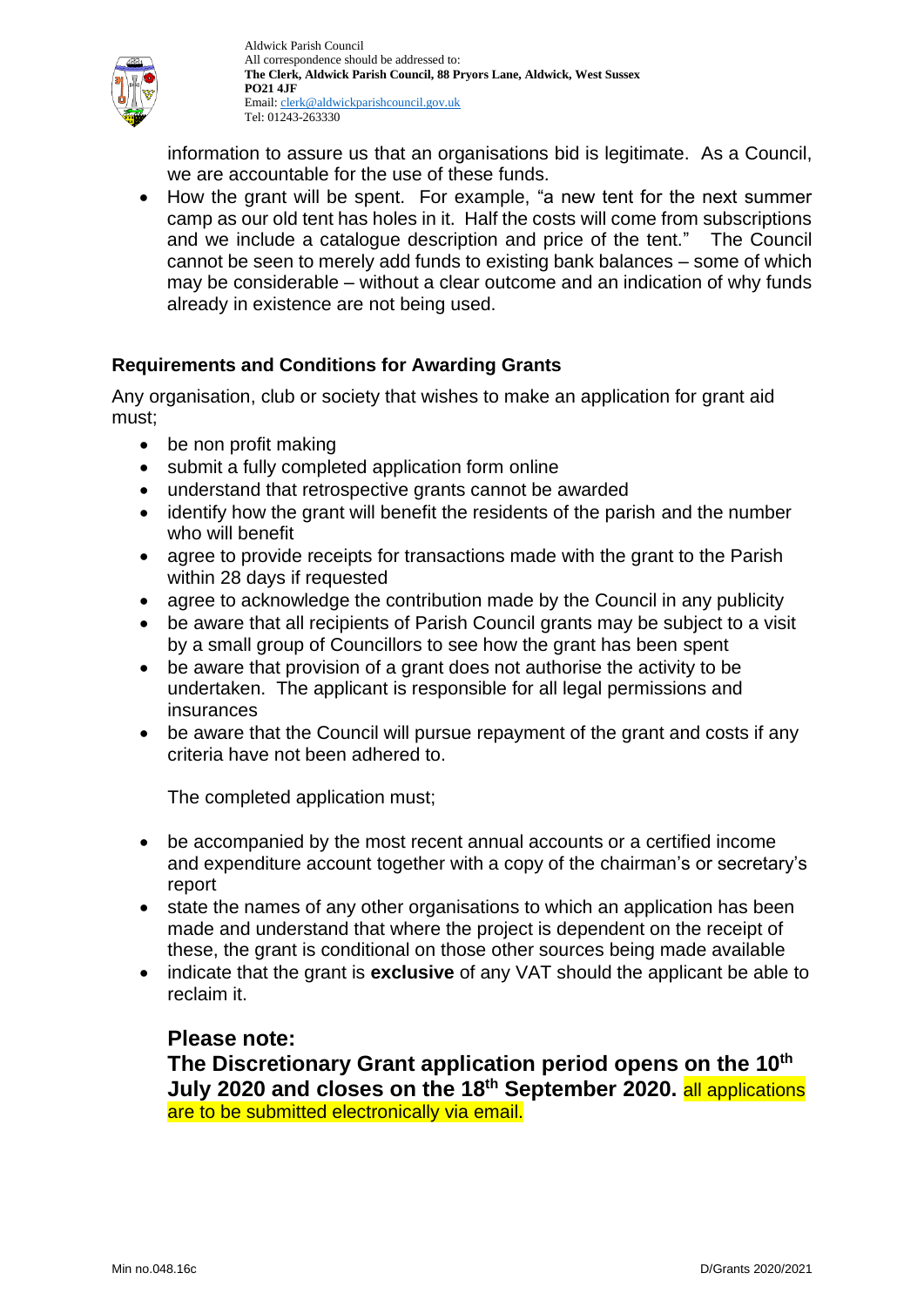

# **DISCRETIONARY GRANT APPLICATION FORM 2020/21**

| Charity registration number (if registered) |
|---------------------------------------------|
| Name and address of person applying         |
|                                             |
|                                             |
|                                             |
|                                             |
| Position in organisation                    |
|                                             |

Number of Aldwick residents in or supported by your organisation

Purpose of grant (give details and dates and continue on a separate sheet of paper if required)

Estimated total cost of proposal/project (please attach copies of estimates or evidence of cost of proposal)

Amount of discretionary grant requested………………….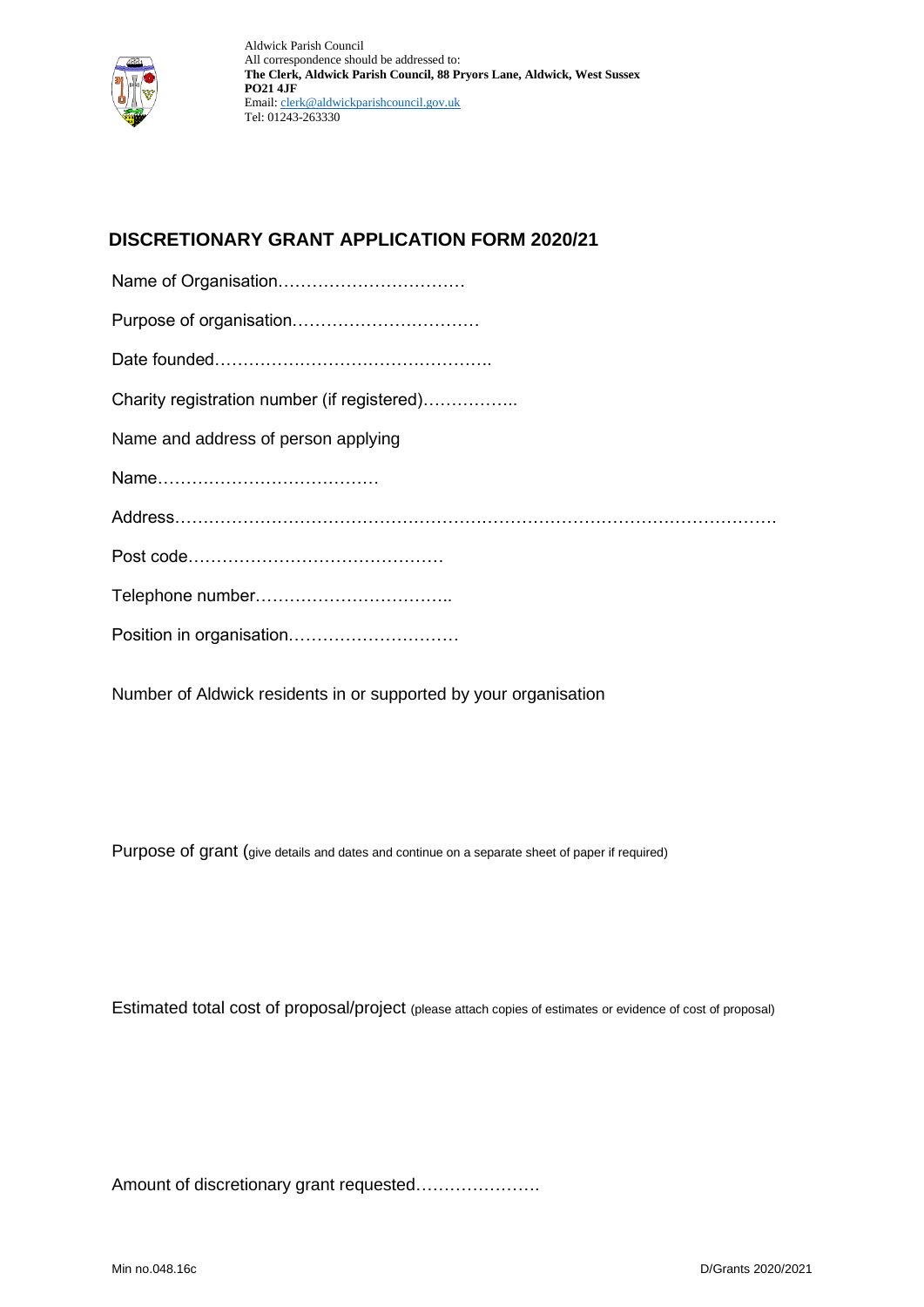

Indicate how the total cost of the proposals/project will be met

Please give details of other grants applied for in the last calendar year

How will the use of this grant benefit the residents of Aldwick?

Please feel free to give additional details of these items on a separate sheet of paper and to provide other documents to support your application but **DO NOT** send original documents as we do not accept any responsibility for their security.

**Signed Date** 

**Position in organisation**

**Check list**

- **Have you given information regarding yourself and the club/organisation**
- **Have you said how many residents are in your organisation and how many will benefit from the grant**
- **Have you supplied the financial information**
- **Have you given information regarding any other applications for grants**